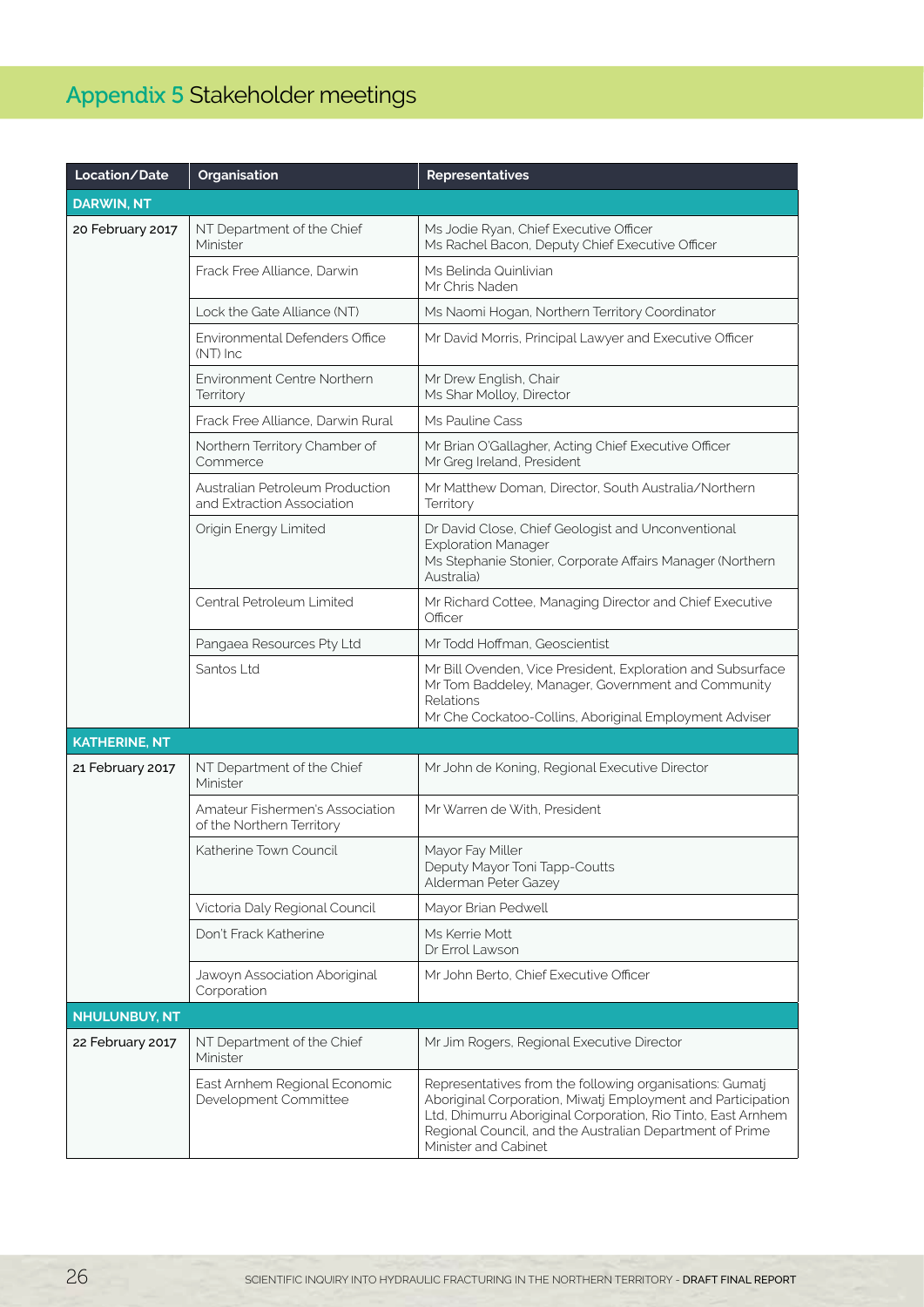| Location/Date                         | Organisation                                                                           | <b>Representatives</b>                                                                                                                                                                                  |  |  |
|---------------------------------------|----------------------------------------------------------------------------------------|---------------------------------------------------------------------------------------------------------------------------------------------------------------------------------------------------------|--|--|
| <b>TENNANT CREEK, NT</b>              |                                                                                        |                                                                                                                                                                                                         |  |  |
| 22 February 2017                      | Tennant Creek Regional Economic<br>Development Committee                               | Mr Greg Marlow, Chair<br>Mr Steven Edgington, Regional Executive Director, Barkly<br>Ms Josephine Bethel, Secretariat                                                                                   |  |  |
| <b>ALICE SPRINGS, NT</b>              |                                                                                        |                                                                                                                                                                                                         |  |  |
| 23 February 2017                      | Arid Lands Environment Centre                                                          | Mr Jimmy Cocking, Director                                                                                                                                                                              |  |  |
|                                       | <b>Public Health Association</b><br>Northern Territory; Doctors for the<br>Environment | Dr Rosalie Schultz                                                                                                                                                                                      |  |  |
|                                       | Alice Springs Town Council                                                             | Mayor Damien Ryan<br>Councillor Jade Kudrenko<br>Mr Rex Mooney, Chief Executive Officer                                                                                                                 |  |  |
|                                       | Chamber of Commerce, Alice<br>Springs/Tennant Creek                                    | Ms Kaye Eade, Executive Officer<br>Mr Martin Glass                                                                                                                                                      |  |  |
|                                       | Central Desert Regional Council                                                        | Ms Cathryn Hutton, Chief Executive Officer                                                                                                                                                              |  |  |
|                                       | Frack Free Northern Territory<br>Alliance                                              | Ms Lauren Mellor, Coordinator<br>Ms Marli Banks                                                                                                                                                         |  |  |
| <b>DARWIN, NT</b>                     |                                                                                        |                                                                                                                                                                                                         |  |  |
| 24 February 2017                      | Northern Land Council                                                                  | Mr Murray McLaughlin, Media and Policy Manager<br>Ms Rhonda Yates, Manager, Minerals and Energy Branch<br>Mr Michael O'Donnell, Principal Legal Officer<br>Mr Greg McDonald, Senior Project Coordinator |  |  |
|                                       | Northern Territory Farmers<br>Association                                              | Mr Simon Smith, President<br>Mr Tom Harris, Director                                                                                                                                                    |  |  |
|                                       | NT Department of Primary Industry<br>and Resources                                     | Mr Alister Trier, Chief Executive Officer                                                                                                                                                               |  |  |
|                                       | NT Department of Environment and<br>Natural Resources                                  | Ms Joanne Townsend, Acting Chief Executive Officer                                                                                                                                                      |  |  |
|                                       | Amateur Fishermen's Association<br>of the Northern Territory                           | Mr David Ciaravolo, Executive Officer                                                                                                                                                                   |  |  |
| <b>ALICE SPRINGS, NT</b>              |                                                                                        |                                                                                                                                                                                                         |  |  |
| 30 March 2017                         | Aboriginal Areas Protection<br>Authority, Alice Springs                                | Board meeting                                                                                                                                                                                           |  |  |
| <b>DARWIN, NT</b>                     |                                                                                        |                                                                                                                                                                                                         |  |  |
| 31 March 2017                         | Northern Territory Cattlemen's<br>Association                                          | Annual General Meeting and Industry Conference                                                                                                                                                          |  |  |
| <b>DARWIN, NT</b>                     |                                                                                        |                                                                                                                                                                                                         |  |  |
| 2 April 2017                          | Amateur Fishermen's Association of<br>the Northern Territory                           | Annual General Meeting                                                                                                                                                                                  |  |  |
| <b>TENNANT CREEK, NT</b>              |                                                                                        |                                                                                                                                                                                                         |  |  |
| 11 May 2017                           | Central Land Council                                                                   | Full Council meeting                                                                                                                                                                                    |  |  |
| <b>KATHERINE, NT</b>                  |                                                                                        |                                                                                                                                                                                                         |  |  |
| 31 May 2017                           | Northern Land Council                                                                  | Full Council meeting                                                                                                                                                                                    |  |  |
| <b>NEWCASTLE WATERS, NT</b>           |                                                                                        |                                                                                                                                                                                                         |  |  |
| 4 July 2017                           | Traditional Owners and Northern<br>Land Council                                        | Ms Gay English, anthropologist<br>Mr Ian Harris, Project Officer Borroloola/Barkly Region,<br>Northern Land Council                                                                                     |  |  |
| <b>MARYFIELD PASTORAL STATION, NT</b> |                                                                                        |                                                                                                                                                                                                         |  |  |
| 5 July 2017                           | APN Pty Ltd Hayfield-Shenandoah                                                        | Mr John Dyer and Mrs Val Dyer<br>Mr Justin Dyer and Mrs Sally Dyer<br>Mr Nick Dyer                                                                                                                      |  |  |